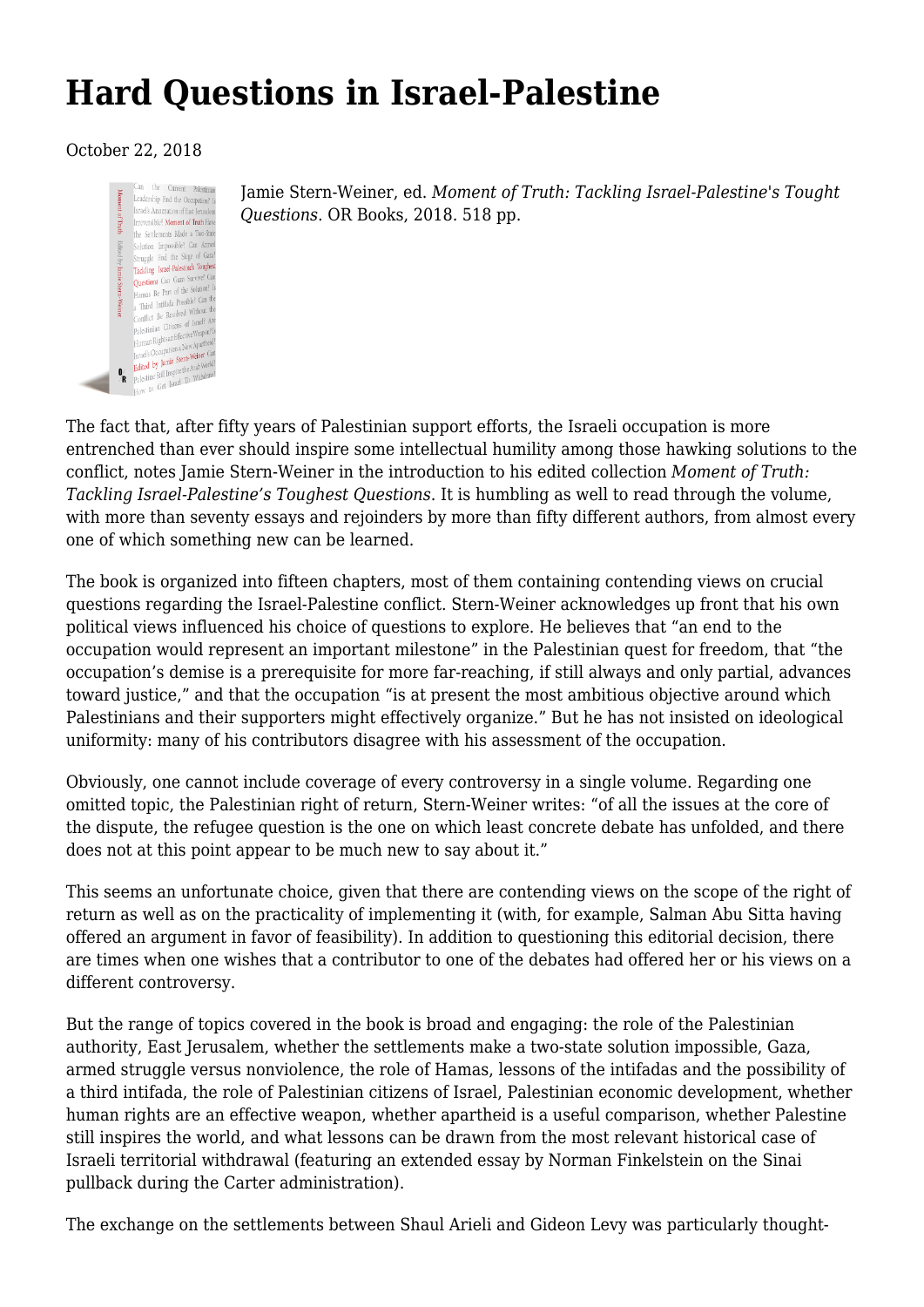provoking. Levy, a one-state advocate, states: "The two-state solution was and remains the most reasonable, just, and sensible historic compromise. Two peoples fighting for one piece of land: justice mandates partition. There is only one problem with this solution: it can no longer be implemented."

The reason it cannot be implemented, argues Levy, is the settlers: "The settlers have won. One needs to recognize this, however painful it may be. More than 600,000 settlers will not now or in the future be removed from their homes. Yet without such mass removal, there is no viable Palestinian state, and more important, there is no justice."

Why no justice? To "leave a single settlement intact … would amount to rewarding those who have undermined international law and violated it so crudely." After all, "[i]f the settlements are a violation of international law, as they are, then they should be undone, to the last one. Crimes are crimes. There is no retroactive legitimation—not for murder, not for rape, and not for land grab."

But there is a major problem with Levy's argument. Won't the same injustice prevail under a onestate solution? If the settlers cannot be removed to achieve two states, how will they be removed for one state? And if they are left in place for one state, won't that be inherently unjust?

Jessica Montell, former executive director of the Israeli human rights organization B'Tselem, in her chapter cites a [report](http://www.alhaq.org/publications/publications-index/item/exploring-the-illegality-of-land-swap-agreements-under-occupation) by the Palestinian human rights organization Al Haq arguing that any land swap in the context of a diplomatic agreement violates the international law of belligerent occupation. But would a democratic unitary state that permitted the settlers to remain be any more consistent with the law of belligerent occupation?

To be sure, some one-state advocates would urge expropriating the settlers once the single state has been established, just the way you would restore property taken by any other thief. But is it plausible that BDS and other pressure would *not* be strong enough to get Israel to remove 600,000 settlers, but *would* be strong enough to get Israelis to accept a solution that leads to the removal of the same 600,000 settlers, as well as giving up their state?

Under Arieli's two-state scheme, fewer than 150,000 settlers would need to be removed; the rest would stay in place, with their land swapped for land of equal quality inside the Green line. This is obviously a more achievable goal than removing all the settlers. But there are two serious problems with his proposal.

First, while he calls for the evacuation of the Ariel settlement, which is far from the Green line and protrudes deeply into and renders unviable any Palestinian state, he retains Ma'ale Adumim, which wreaks similar havoc in the greater Jerusalem area, denying the Palestinian state contiguity in its most important urban area. (Jan de Jong's essay emphasizes the importance of the urban core to a Palestinian state.)

Gershon Shafir, in his recent book *[A Half Century of Occupation](https://www.ucpress.edu/book/9780520293502/a-half-century-of-occupation)*, has suggested that Ma'ale Adumim could be retained, but without its hinterland and the Mishor Adumim industrial zone. This, he argues, would not require the evacuation of any more settlers than under Arieli's plan, but would permit a contiguous Palestinian state.

The second problem with Arieli's proposal is that he says he designed it by taking account of the positions of both sides and then seeking a compromise between them. But he judges the Palestinian position by what Palestinian president Mahmoud Abbas has accepted as if this reflects actual Palestinian sentiment. However, as Diana Buttu notes, "the president rules by decree; the prime minister has never received confirmation; the parliament has not met in a decade and has not passed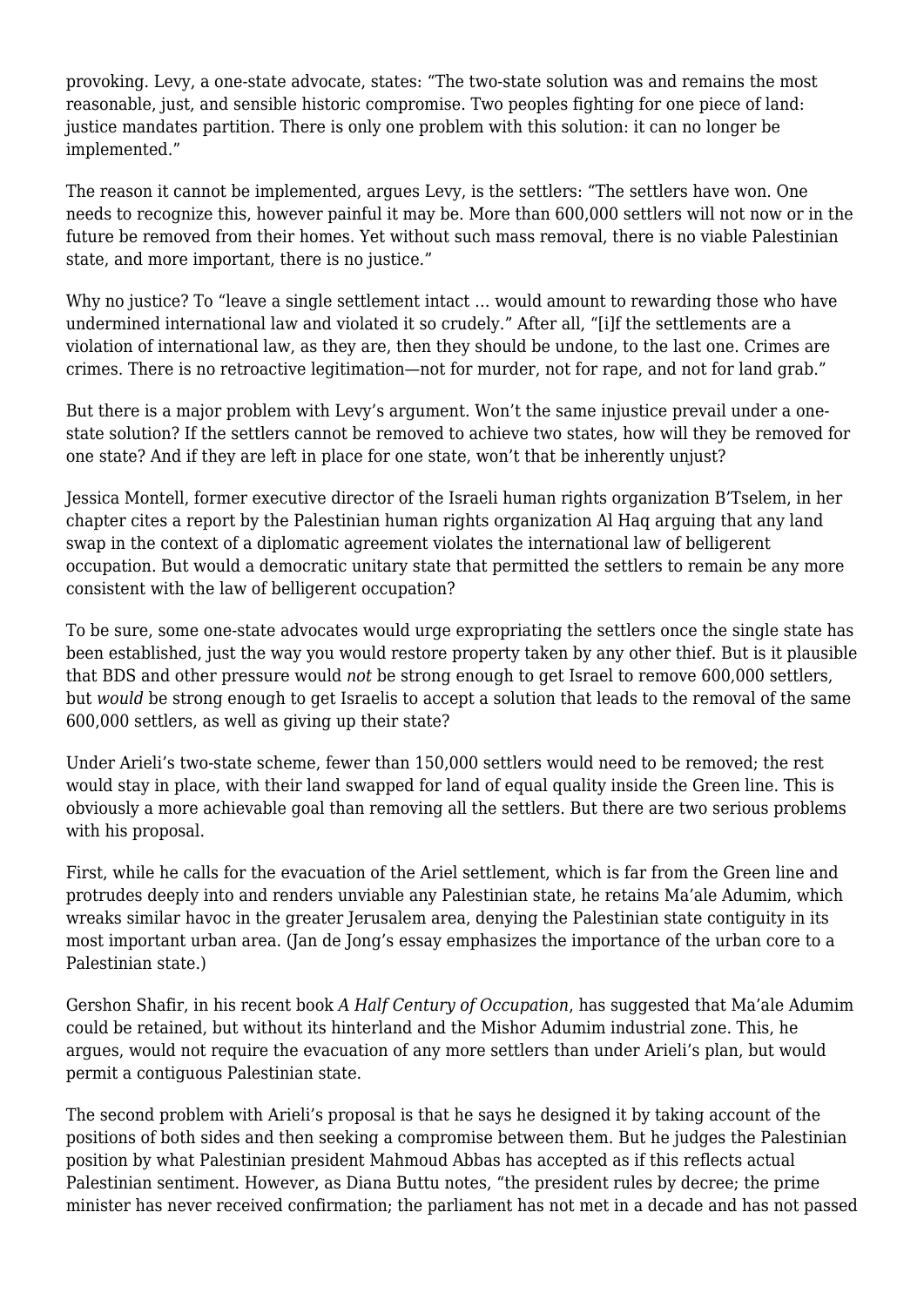a single piece of legislation in eleven years; and the terms of the president, parliament, and municipal councilors expired years ago."

Nathan J. Brown comments that "few Palestinians regard the PA as anything more than a stale and slowly decaying administrative body." Palestinian institutions "make little policy, pursue no coherent strategy, expound no compelling moral vision, are subject to no oversight, and inspire no collective spirit." Basing a peace plan on the positions of such a compromised and unrepresentative leadership is not likely to result in a stable solution.

Of course, divided and autocratic leadership causes other problems for Palestinians as well. As Wendy Pearlman notes in her comment on the exchange over armed struggle versus nonviolent action, whichever approach one follows, it is necessary to have political structures that can support acting rationally, strategically, and effectively — structures that are currently absent.

The armed struggle debate is interesting in its own right. None of the disputants call for unilateral Palestinian disarmament in Gaza, agreeing that Hamas's weapons do deter Israel to some degree. But several note that deterrence is not enough for Gaza, which needs to end the siege and the status quo. It remains hard to see how an armed strategy as recommended by As'ad Abukhalil particularly one that eschews civilian targets, as he also urges — can pressure, let alone defeat, Israel.

Bashir Saade argues that nonviolence

can work only in very particular circumstances. It was effective in India because the British Empire had, by that point, a serious deficit of legitimacy both internationally and among certain sectors of British society, creating a moral climate that Gandhi understood and exploited. By contrast, Israel's existence as a state enjoys broad international legitimacy. Even if nonviolent resistance had the potential to end the occupation and dismantle the settlements, therefore, it would not be able to secure a resolution of the conflict on terms which reflect the full spectrum of Palestinian demands, including the implementation of the Palestinian refugees' right of return and an end to discrimination against Palestinian citizens of Israel. The only possible route to such a peace is armed struggle, which might force Israel to reconsider, albeit gradually and incrementally, its ambitions.

I don't find this very persuasive. Saade says that successful nonviolence is exceptional, but has there ever been a case where outside military force from a vastly weaker party has caused a state to fundamentally modify its domestic structures? Would full-on guerrilla war from outside (or inside) lead Israel to "gradually and incrementally" end its discrimination against its Palestinian minority? South Africa, where the dominant group was less than 10 percent of the population, is not at all analogous.

This book was published before the weekly nonviolent marches to the Gaza fence. Some will argue that those actions prove the futility of nonviolent resistance. But even with very unfocused tactical leadership, the marches — and Israel's barbaric response — have generated more sympathy for the Palestinian cause than has any military action.

Hamas continues to proclaim its commitment to armed struggle (though Gazan political scientist Usama Antar points out that "its support for armed struggle has for some time been merely rhetorical." Challenged as to why the organization cracked down on the rocket fire of other groups, Ahmed Yousef, a leading Hamas official, explains: